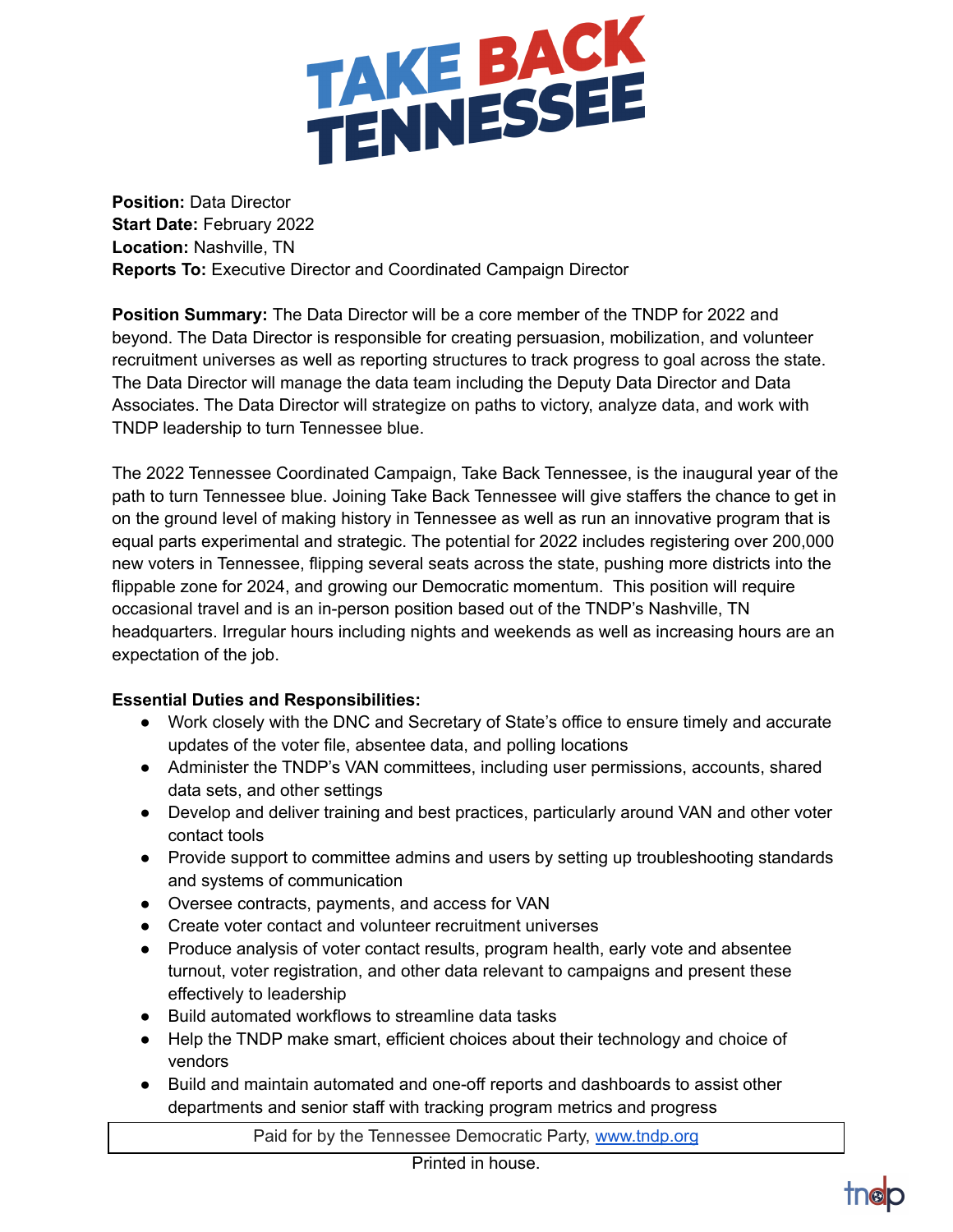

- Work with other departments to collect and generate data and analytics which provide actionable insights and clear program goals
- Create targeted volunteer and voter contact universes, tailored for specific contact modes
- Administer and support VAN and other voter contact tools to promote data integrity and cleanliness, and monitor data pipelines between tools
- Develop trainings and support materials on best practices and standards with VAN and voter contact tools
- Maintain data integrity within VoteBuilder via regular Voter File updates, enforcing protocol for database organization, and ongoing data hygiene practices;
- Manage, enhance, and provide analysis of volunteer recruitment database, voter contact results, program health, early vote, voter registration, virtual predictive dialer, web-based programs, and text messaging programs, and other data relevant to campaigns, and present these outcomes effectively to leadership and external stakeholders
- Create voter contact and volunteer recruitment universes for the Coordinated Campaign by providing technical perspective at the strategic and tactical levels including assistance with metrics and goals
- Lead data presentation development. Must be comfortable developing district profiles, landscape memos, slide show presentations, and other documents to communicate data analysis or projections with key stakeholders
- Standardize and effectively communicate data from multiple sources to produce complex reports
- Work directly to elect candidates to office, taking care of all data needs partner campaigns may have
- Communicate findings to internal and external stakeholders
- Work with other teams to create actionable reporting products
- Write SQL to analyze data and build reports or dashboards
- Write Python-based data pipelines
- Learning DVC platforms and providing advice on best practices
- Tracking and disseminating analysis of voter contact results, early vote and absentee turnout, voter registration and other data relevant to campaigns
- Collecting raw political data and converting it to usable form for analysis; scrubbing and matching acquired lists back to the voter file (VoteBuilder, Catalist or offline)
- Administer VAN (Votebuilder) access and implement VAN (Votebuilder) policies
- Take initiative and provide data-oriented solutions to departments across the organization
- Manage the Deputy Data Director and Data Associates to meet goals
- Other duties as assigned

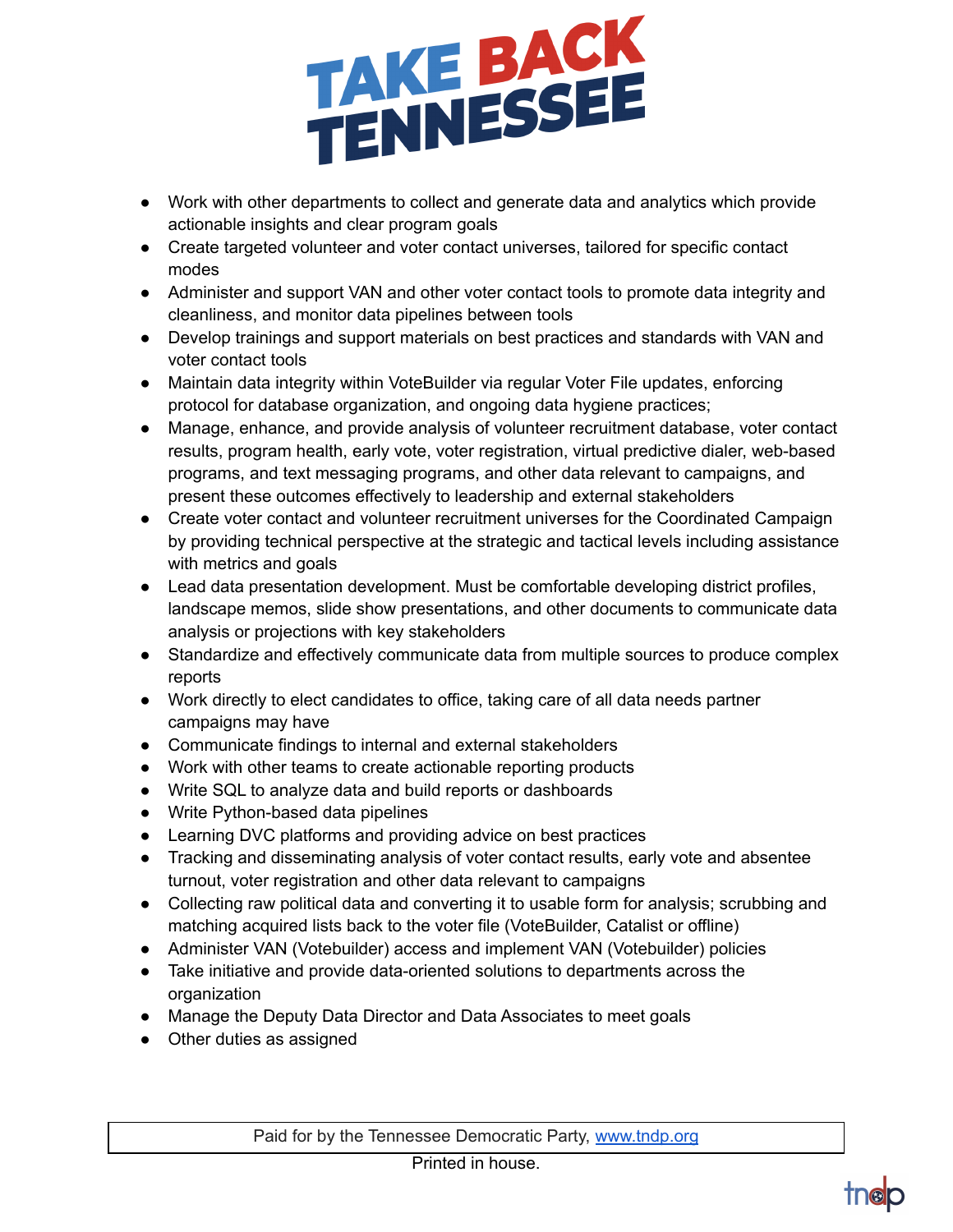

## **Preferred Qualifications:**

- Familiarity with GIS
- Familiarity with BigQuery SQL
- Experience with social network data
- Experience managing managers

## **Required Qualifications:**

- 4+ years of political campaign, advocacy, non-profit experience
- 3+ years experience in political campaign data work
- Experience managing staff
- Fluency in VAN/Votebuilder, including experience in VAN administration
- Experience managing a statewide voter file
- Strong proficiency in SQL and relational database management systems
- Familiarity withPython, or other programming language for analyzing large datasets
- Knowledge of volunteer and paid tactics, and deploying them effectively and efficiently
- Experience developing and implementing campaign field plans
- Data Visualization experience using Tableau, d3, Google Data Studio, or another data visualization platform
- Track record of communicating data-driven recommendations to non-technical audiences
- Familiarity with A2P and P2P platforms, RVP tools, autodialers, Mobilize, and other voter contact tools
- Familiarity with predictive models and their application to voter targeting
- Experience designing, building, and using automated reports and dashboards to track program metrics
- Comfortable with technology and learning new systems
- Solutions-oriented, creative, and flexible every day will look different, and it's important to have a positive attitude, be a team player, and find creative solutions
- Ability to communicate clearly and proactively both internally and with external partners
- Ability to manage multiple projects independently and navigate competing priorities
- Resilient, resourceful, and adaptive to priority shifts and change
- Values and prioritizes diversity, equity, and inclusion and enjoys working with people of diverse backgrounds and cultures
- Believes in and lives out the TNDP's and DNC's mission and values

**Salary and Benefits:** This is a full-time position through 2022 and beyond. This position pays \$5,000-\$6,500 per month. Benefits include 100% employer coverage of medical and dental insurance as well as mileage reimbursements and 1 week each January plus 1 days of PTO gained per month. Staff may not use time off on blackout dates, and applicants are encouraged to inquire about blackout dates and work schedules during the interview process.